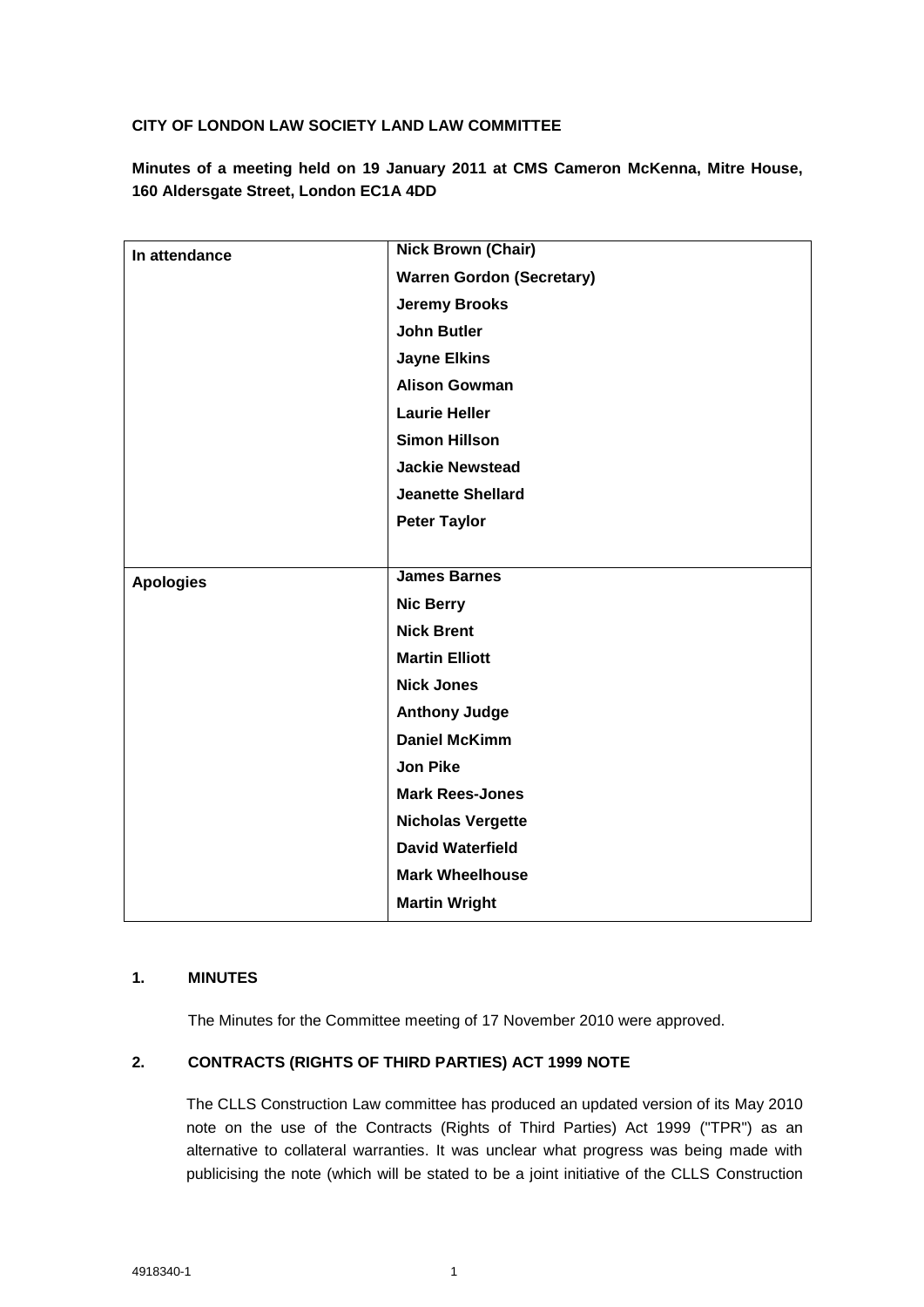and Land Law committees). The Chair will follow this up with Marc Hanson of the Construction Law committee and Lehmann Communications.

While reactions to the use of TPR at a recent RICS conference were negative, there are more positive responses elsewhere. The JCT is looking at the possibility of publishing the CLLS note and the BCO is considering a guidance note on the issue for its members. PLC may be consulted on whether they will publicise the note. Peter Taylor agreed to report back on reactions to TPR at the RICS Society of Construction Law Annual Conference.

Jeanette Shellard had circulated an email from a construction colleague suggesting an effective way of dealing with TPR for sub-contractors, which is seen by some as one of the more difficult areas for TPR.

#### **3. CLLS CERTIFICATE OF TITLE**

A meeting of a sub-group of the Land Law committee took place on 13 January 2011 to discuss a possible new  $(7<sup>th</sup>)$  edition of the CLLS certificate of title. There follows a note of that meeting, that formed the basis of the discussion at the committee meeting.

# **Summary of meeting to discuss proposed new edition of CLLS Certificate of Title, held on 13 January 2011 at CMS Cameron McKenna**

#### **Attendees:**

Nick Brown- CMS Cameron McKenna; Warren Gordon- Olswang; Daniel McKimm- Allen & Overy; Jackie Newstead- Hogan Lovells; Jayne Elkins- Field Fisher Waterhouse; Mark Rees-Jones- Clifford Chance.

#### **1 Use and purposes of the CLLS Certificate of Title**

The meeting first considered the use of and purposes behind the CLLS Certificate of Title ("the Certificate"). The Certificate is most frequently used in a lending context (for example, solicitors for the buyer borrower providing the certificate to the buyer's lender); corporate transactions (such as the sale of the shares in a property holding corporate vehicle); the disposal of fractions of a property holding vehicle (for example, in a limited partnership context); in large transactions such as portfolios; or for tenders where there are a number of bidders.

The Certificate was intended to create some standardisation and uniformity of approachprior to the introduction of the Certificate, each firm had its own.

The Certificate can also streamline the due diligence process particularly on large transactions, saving time and cost.

Some of the concerns with the Certificate emanate from it not being used for its intended purposes. It is not designed to be a management tool or a report on title, although it was noted that valuers may use it for key letting information. It may be that the CLLS short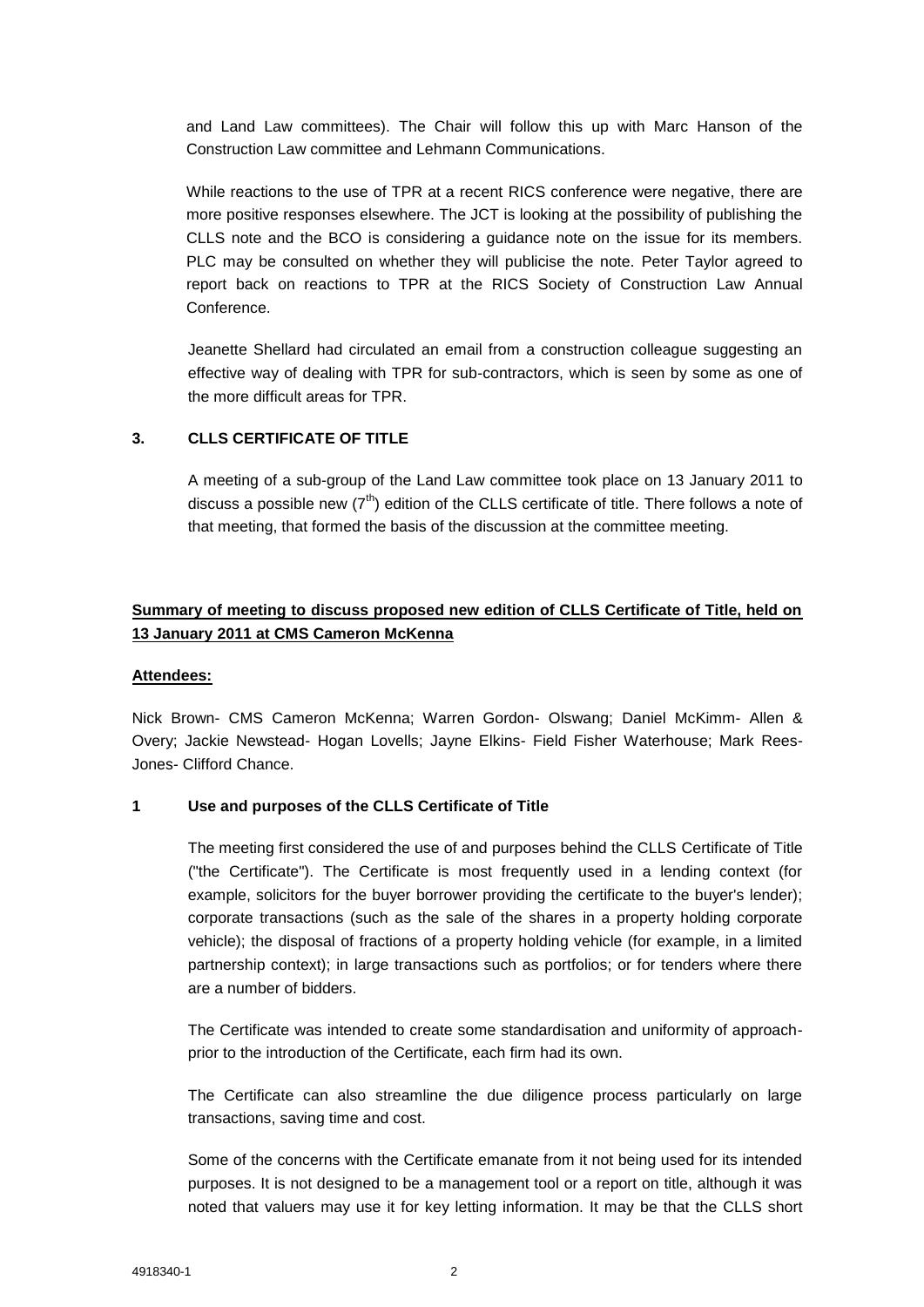form Report on Title could be more appropriate, or the Certificate could be approached slightly differently, depending on the circumstances. The notes to users in the new edition of the Certificate can emphasise those points.

It was also noted that the regulatory implications of the Certificate (requirement for SRA's approval to its form) are only relevant where the Certificate is used in the context of a "standard" mortgage on standard terms. Since the Certificate is usually used, in a mortgage context, where material terms of the mortgage are negotiated, the concern about using the precise form of Certificate for regulatory reasons does not apply. However, the Certificate remains important as a well-respected standard, generally accepted by the legal and lending marketplace.

#### **2 Specific issues on the Certificate**

# **2.1 Is it the responsibility of the firm giving the Certificate to, in effect, advise on the enforceability of provisions, or should it merely provide the information in the knowledge that the recipient of the Certificate will take its own professional advice on the contents of the Certificate?**

At present, the CLLS Land Law Committee's view that it is for the recipient to take its own advice, is set out under paragraph 3 of General Points in the Note to Users to the Sixth Edition. The issue has been raised again in the context of the *Good Harvest* decision. At the heart of the Certificate is a statement that there is a "good and marketable" title. Presumably, if the issue of interpretation is so significant as to affect that statement, a disclosure/comment should be made in the Certificate.

The meeting agreed that while the provider of the Certificate must clearly disclose all relevant information, he does not need to provide a legal analysis- that is for the recipient's advisers to do.

There was a discussion as to whether the Notes to Users should be used to encourage the Certificate provider to supply information which will inevitably be requested by recipients, for example, foreign legal opinions and should the Certificate expressly address the issue of whether there is a legal opinion in respect of execution by a foreign company?

There was no strong consensus for supplementing information already provided by the Certificate and it was considered that the qualification in paragraph 2.4 of Schedule 1 to the Certificate (which assumed that all documents had been validly executed and are within the powers of the parties) covered execution by foreign companies. The Notes to Users can emphasise that the Certificate does not specifically consider whether companies had the power to enter into documents.

### **2.2 Appropriateness of "Seller" references in the Certificate**

The Certificate contemplates the situation where the Company is in the process of acquiring the property from the Seller. There are a number of instances where there are alternative references to information being supplied by the Seller. It was considered that the Notes to Users can elaborate on the approach of the Certificate to a "Seller" situation.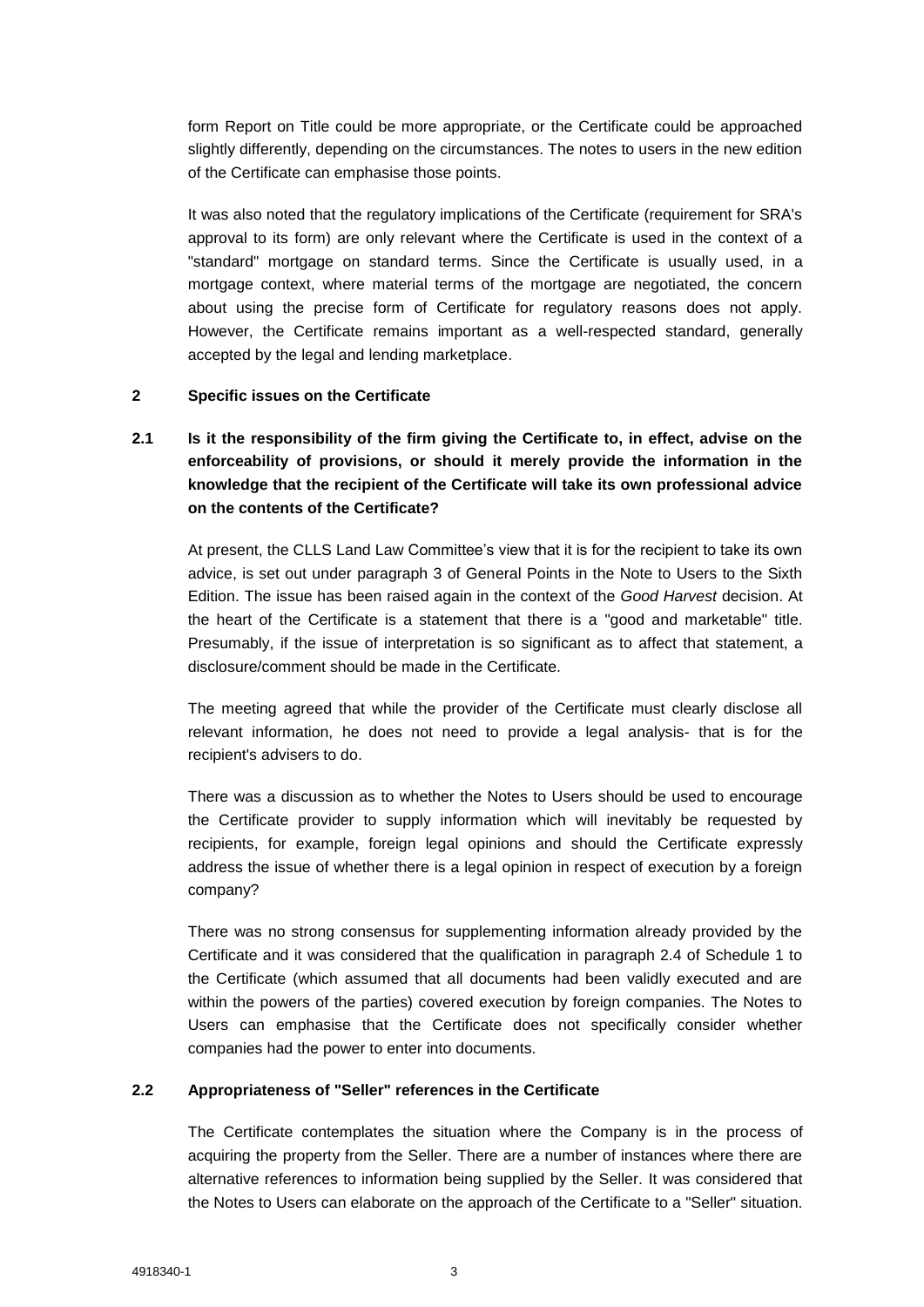This can include where the Company's solicitor provides the Certificate to a lender in connection with the funding of the property acquisition from the Seller, or to a buyer in connection with the Seller's sale of shares in the Company which owns the property.

**2.3 Banking references-** The Certificate contains some potentially sophisticated definitions of Loan Documents, Charge, etc. The meeting considered they are appropriate.

#### **2.4 Appropriateness of Letting Document statements**

Perhaps the most novel and controversial aspect of the Sixth Edition of the Certificate are the statements in relation to the Letting Documents in schedule 4. A key reason behind the statements is to discourage providers of the Certificate from simply regurgitating large sections of the Letting Documents, which is not helpful for the recipient.

It is for the provider, not the recipient, to judge whether the statements need to be qualified. The Notes to Users already highlight that such qualifications only need to be made where there is a "material" difference between the wording of the statement and the relevant provision in the Letting Document. A crucial element in "materiality" for those purposes is whether the difference goes to value.

There are still those who insist on using the format in the Fifth Edition, which calls, specifically, for a greater disclosure of material from the relevant Letting Document.

While the meeting considered that the statements in schedule 4 remain appropriate, the lay out of the Certificate can be improved. Rather than the qualifications being in Schedule 5 at the end of the Certificate, there should be a box below each statement allowing for statements to be individually qualified where appropriate. This should improve the useability of the Certificate. (NB Consider a similar approach for the statements in Schedules 2 and 3). The Certificate will make it clear that disclosure against one statement will be deemed to be disclosure against all other statements in the **Certificate** 

#### **Multi-lease situation**

There have been repeated calls for a standard form of schedule 4 where the Certificate is dealing with a multi let property. While this has been resisted in the past, the London Property Support Lawyers Group has produced such a schedule <http://www.citysolicitors.org.uk/FileServer.aspx?oID=557&lID=0> the inclusion of which (or something similar) will be considered for the new edition. Such a schedule may simplify the process of producing the statements for the Letting Documents and qualifications, where there are a large number of such documents.

### **2.5 Application of Schedule 3 to the Certificate**

Schedule 3 is aimed at a ground rent lease in traditional form. For other leases with value such as a rent sharing lease, Schedule 3 will require substantial qualification and it may even be appropriate to supply the lease or relevant sections. The short form Report on Title should normally be used for reporting on a "rack rent" lease, for example, in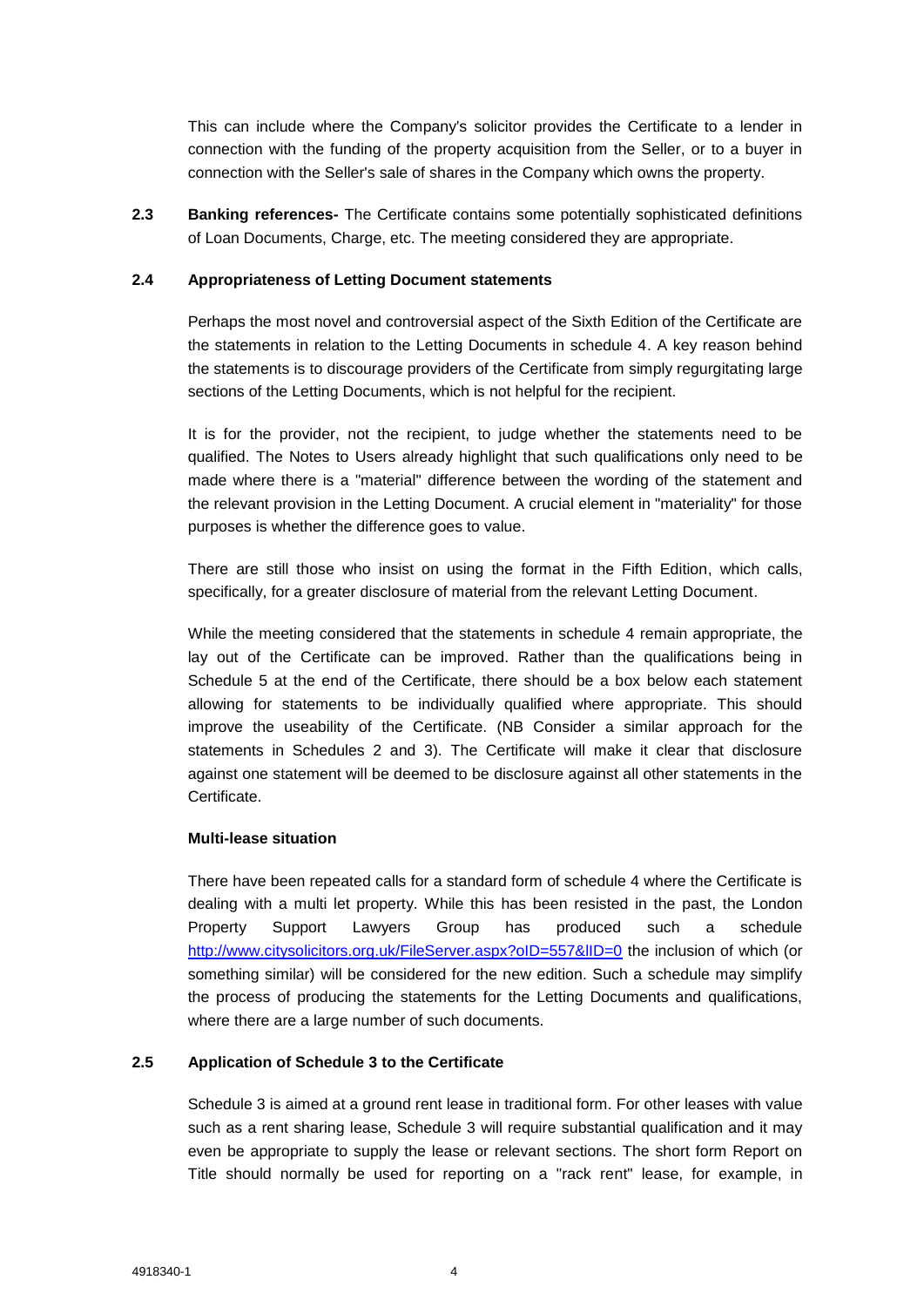connection with a corporate transaction. The Notes to Users will further clarify the circumstances in which Schedule 3 should be used.

### **2.6 Liability capping**

Providers of the Certificate are seeking to cap their liability for the Certificate in certain circumstances, for example, where the Certificate is part of a corporate transaction, liability will sometimes be limited to the same level as other liability limits on the transaction. Some Certificate providers argue that if they limit their liability to their own clients under terms of engagement letters, why should they not do so for third parties in respect of the Certificate? The more realistic the level of the cap in the context of the value of the transaction, the more likely it is to be acceptable. However, the banks are, generally, strongly against capping liability and, in reality, it will, consequently, be an uphill struggle to introduce capping wording into the Certificate.

The current guidance on the issue in the Notes to Users (paragraph 6 of General Points) was considered to be broadly acceptable.

## **2.7 Updating of Certificate**

The Certificate may need some minor updating for changes in the law, although the current view is that there does not need to be an explicit reference to the CRC Energy Efficiency Scheme in the context of the Letting Documents, since, if not covered elsewhere, it will likely be a material matter requiring a qualification to paragraph 27 of Schedule 4.

Clause 2.9 on the Contracts (Rights of Third Parties) Act 1999 needs a slight minor amendment.

**3 The Report on Title** will be reviewed, in particular, considering the amount of disclosure required to the checklists in the Report.

#### **4 LPSLG's comments on the Certificate**

The Committee would like to thank the London Property Support Lawyers Group for its helpful comments on the Certificate, which the Committee will bear in mind for the new edition.

At the Committee meeting, it was suggested that including in the Certificate a provision for capping liability (akin to the liability capping agreed between solicitors and their clients) would move the market forward, at least, for the providers of the Certificate and recognise that capping liability does happen. The banks remain very much against capping liability. The relevant reference in the notes to users in the Certificate may be expanded to provide further comment on this issue.

When the drafting process is further progressed, it will be useful to seek the views of a valuer on the new form of Certificate and how valuers use the Certificate.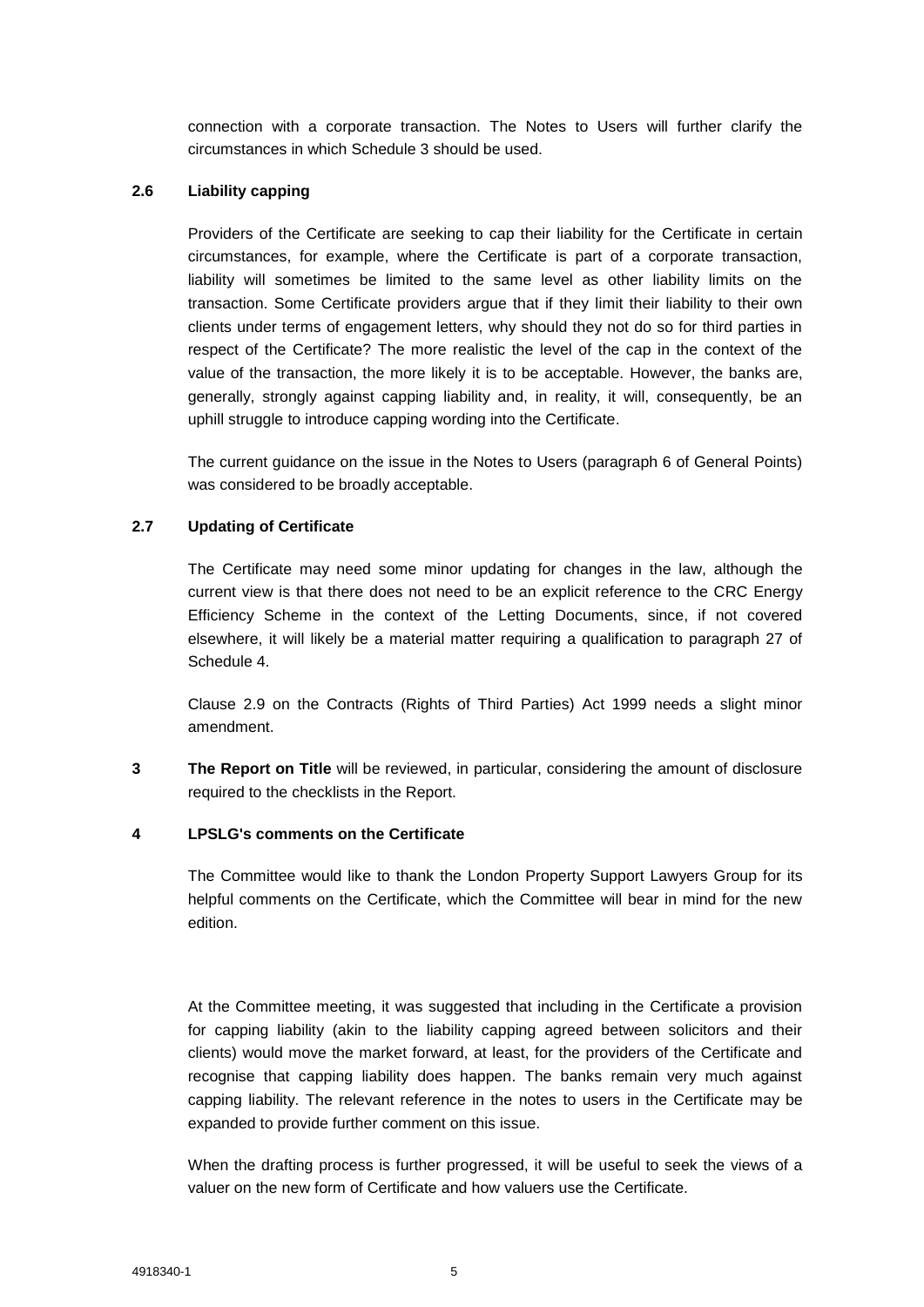There was a discussion about the extent to which the provider of the Certificate should advise on the enforceability of provisions, for example, in leases, or instead provide the information in the knowledge that the recipient of the Certificate will take its own professional advice on the Certificate's contents. The almost unanimous view was that the latter approach should be adopted. Of course, the provider should not deliberately mislead, but should give sufficient information to enable the recipient's solicitors to then provide to the recipient the legal analysis including on questions of enforceability.

There was a consensus that the form of statements for the Letting Documents in Schedule 4 to the Certificate should remain. Much of the concern about the nature of the statements emanates from a misunderstanding of the purpose of the Certificate. It is not meant to be a management tool (valuers often want to look at the leases themselves rather than the Certificate) and its purpose lies in lending, corporate and other large transactions (as further detailed in paragraph 1 of the summary of the sub-group meeting above).

It was considered by most that having space for a qualification immediately below the relevant statement (rather than, separately, in Schedule 5) would improve the useability of the Certificate. A similar approach could also be used for other parts of the Certificate (such as Schedules 2 and 3). There was a minority view that having all the qualifications (exceptions from the norm) in one place would enable the recipient to more readily assimilate the key concerns. However, often, the qualifications made little sense without referring to the statement to which they referred.

The next step is for the Chair to produce a first draft of the new Certificate for the subgroup to consider.

#### **4. CLLS SERVICE CHARGE PROVISIONS**

The sub-group of the committee (plus RICS Service Charge Code draftsmen, Peter Forrester and Chris Edwards) met on 8 December to discuss the service charge provisions (for a shopping centre and separate provisions for an office building). The proposed new Code, which is substantially the same as the previous Code and has just been re-ordered to make it more useable, requires little change to the provisions. The sub-group will now finalise the provisions with a view to circulating to the Land Law committee. Once the committee has approved the provisions, they will be added to the CLLS website and can be publicised by Lehmann Communications. Warren Gordon will discuss with Peter Forrester the possibility of a joint article for a property journal on the new Code and the CLLS provisions.

The Committee is not sending a formal response on the new Code. Peter Forrester and Chris Edwards are aware of the Committee's views through the work on the provisions. Warren Gordon sent a response highlighting a few points, some representing the views of members of the sub-group, including the Code should perhaps address the issue of whether to put CRC Energy Efficiency Scheme costs through the service charge.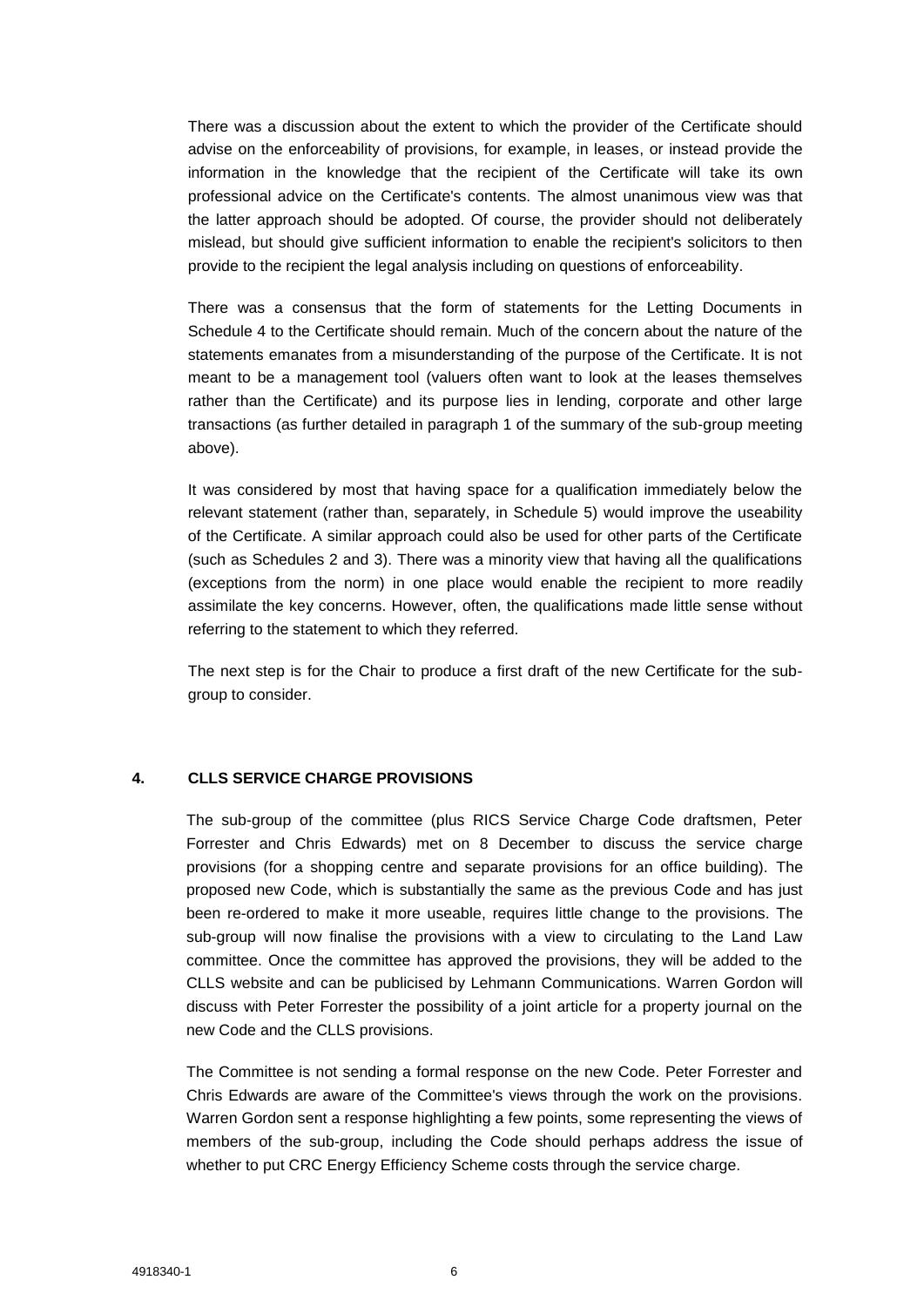#### **5. CHANGES TO CONFLICTS RULES IN NEW SRA CODE OF CONDUCT**

The CLLS has sent a response to the SRA's consultation on the draft Code of Conduct. In general, the CLLS does not understand the SRA's approach to conveyancing conflicts. The Code adopts a more restrictive approach to conflicts for conveyancing than it does for other commercial areas. The removal of all the current conveyancing-specific rules and guidance is likely to create uncertainty and problems for conveyancers over whether they can act for a seller and buyer, landlord and tenant or lender and borrower. In particular, the inability for a solicitor to act for both a borrower and a lender will cause very serious problems for residential conveyancing. Problems may also be caused for firms who want to act for both sides of an intra-group transaction.

The CLLS response concluded that the specific provisions in the current Code, which expressly authorise solicitors to act for more than one party in conveyancing transactions, should be retained. We await the SRA's response. The committee would like to thank Peter Williams of Eversheds for his assistance with the response.

# **6. OFT DRAFT GUIDANCE ON APPLICATION OF COMPETITION LAW TO LAND AGREEMENTS**

A response has now been submitted by a joint working party of the CLLS (which included members of the CLLS Competition Law committee and Anthony Judge and Mark Rees-Jones of the Land Law committee) to the consultation by the Office of Fair Trading on its draft guidance on the application of competition law following the revocation of the Land Agreements Exclusion Order. We await the OFT's response.

#### **7. CRC**

There was a brief discussion on the CRC Energy Efficiency Scheme concerning whether, following the abolition of recycling payments (which makes the cost of allowances more akin to a tax), firms are now including lease provisions enabling landlords to recharge CRC costs to tenants, for example, via the service charge. Some are beginning to do so. The use of green or light green leases was also discussed. Mention was made of the form of "memorandum of understanding" contained in Appendix 5 of the Better Buildings Partnership's "Green Building Management Toolkit"-

# [http://www.betterbuildingspartnership.co.uk/download/bbp-green-building-managment](http://www.betterbuildingspartnership.co.uk/download/bbp-green-building-managment-toolkit-1.pdf)[toolkit-1.pdf](http://www.betterbuildingspartnership.co.uk/download/bbp-green-building-managment-toolkit-1.pdf)

It was considered that the committee should undertake a project to produce some "light green" lease provisions. Volunteers would be requested by email.

### **8. AOB**

 The proposed abolition of the **Property Misdescriptions Act 1991** ("PMA")- A justification for the abolition is the overlap between the PMA and the Consumer Protection from Unfair Trading Regulations 2008 in the protection given to housebuyers. One concern about the abolition is the removal of protection for non-consumers, particularly in the context of auctions where there is little ability to check